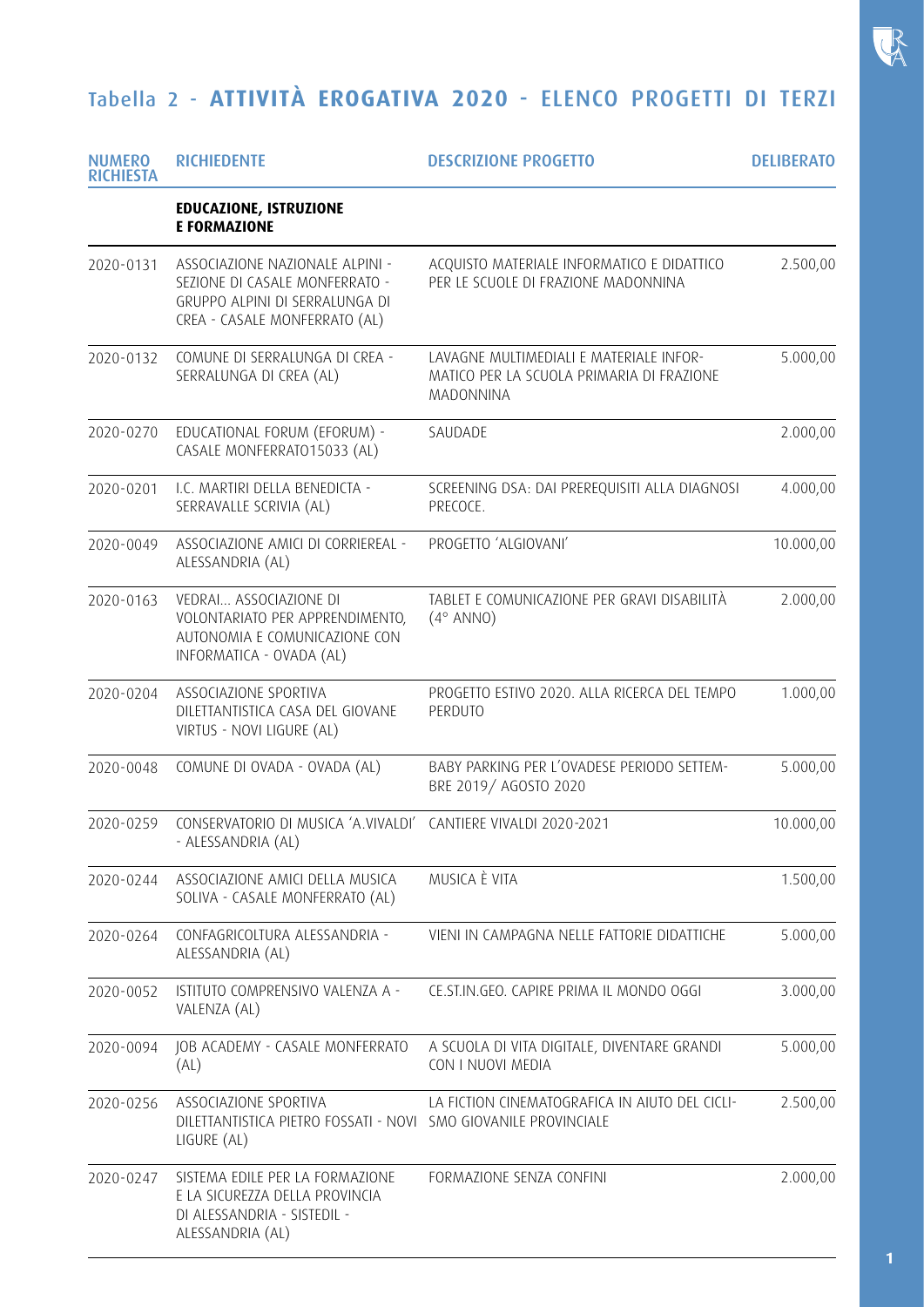| 2020-0088 | OSSERVATORIO PERMANENTE GIOVANI<br>- EDITORI - FIRENZE (FI)                          | PROGETTO 'IL QUOTIDIANO IN CLASSE', PER LA<br>PROVINCIA DI ALESSANDRIA, PER L'ANNO SCOLA-<br>STICO 2020/2021                                              | 3.000,00  |
|-----------|--------------------------------------------------------------------------------------|-----------------------------------------------------------------------------------------------------------------------------------------------------------|-----------|
| 2020-0161 | ISTITUTO SUPERIORE C. BALBO - CASALE PROGETTO CONFUCIO<br>MONFERRATO (AL)            |                                                                                                                                                           | 3.000,00  |
|           |                                                                                      | <b>TOTALI DI EDUCAZIONE,</b><br><b>ISTRUZIONE E FORMAZIONE: 17</b>                                                                                        | 66.500,00 |
|           | ARTE, ATTIVITÀ E BENI CULTURALI                                                      |                                                                                                                                                           |           |
| 2020-0095 | URSARIA AMICI DEL MUSEO ODV -<br>ACRONIMO URSARIA ODV - ORSARA<br>BORMIDA (AL)       | INNOVAZIONE DEL SISTEMA MUSEALE DI ORSARA<br><b>BORMIDA</b>                                                                                               | 2.000,00  |
| 2020-0085 | COMUNE DI PONTECURONE -<br>PONTECURONE (AL)                                          | RIFUNZIONALIZZAZIONE PALAZZO COMUNALE E<br>TORRE CIVICA MEDIANTE LA REALIZZAZIONE DI SA-<br>LA POLIFUNZIONALE                                             | 20.000,00 |
| 2020-0143 | FONDAZIONE ECOMUSEO DELLA PIETRA<br>DA CANTONI - CELLA MONTE (AL)                    | SISTEMAZIONE CORTILE PALAZZO VOLTA                                                                                                                        | 15.000,00 |
| 2020-0093 | L'ARCANGELO ASSOCIAZIONE ONLUS<br>PINACOTECA VOLTAGGIO - VOLTAGGIO<br>(AL)           | TUTELA, PROMOZIONE E VALORIZZAZIONE<br>PINACOTECA CAPPUCCINA E BENI ARTISTICI DI<br>VOLTAGGIO                                                             | 2.000,00  |
| 2020-0255 | COMITATO ARCHIVIO PITTOR GIANI -<br>SAN SEBASTIANO CURONE (AL)                       | FELICE GIANI GRATO ALLA SUA PATRIA DOCUMENTI<br>DISEGNI E INCISIONI DI UNA STORIA NEOCLASSICA                                                             | 4.000,00  |
| 2020-0232 | COMUNE DI CASALE MONFERRATO -<br>CASALE MONFERRATO (AL)                              | CASALE RISPLENDE                                                                                                                                          | 7.000,00  |
| 2020-0118 | ASSOCIAZIONE CULTURALE<br>MUSICALE ARTEMUSICA - VALLE SAN<br>BARTOLOMEO (AL)         | PAROLE, SUONI, COLORI XXII EDIZIONE                                                                                                                       | 2.000,00  |
| 2020-0200 | COMUNE DI SAN SALVATORE<br>MONFERRATO - SAN SALVATORE<br>MONFERRATO (AL)             | PEM! FESTIVAL PAROLE E MUSICA IN MONFERRATO                                                                                                               | 2.000,00  |
| 2020-0220 | DIOCESI DI CASALE MONFERRATO -<br>CASALE MONFERRATO (AL)                             | PROGETTO CANTIERE SPERANZA DENOMINATO<br>'METTERSI IN CAMMINO DA CREDENTI' A DISPOSI-<br>ZIONE DELLA COMUNITÀ ECCLESIALE E CIVILE DELLA<br><b>DIOCESI</b> | 5.000,00  |
| 2020-0129 | COMUNE PONZONE - PONZONE (AL)                                                        | STAMPA ANTICHI STATUTI DI PONZONE                                                                                                                         | 3.000,00  |
| 2020-0123 | CIRCOLO FILATELICO E NUMISMATICO DI<br>ALESSANDRIA - ALESSANDRA (AL)                 | 70 ANNI DI STORIA POSTALE NUMISMATICA E<br>DI VITA A DISPOSIZIONE DELLE PERSONE CON<br>FRAGILITÀ                                                          | 1.800,00  |
| 2020-0207 | CIRCOLO FILATELICO E NUMISMATICO DI<br>ALESSANDRIA - ALESSANDRA (AL)                 | ALECOMICS 2020 - 6° FESTIVAL DEL FUMETTO:<br>TEMPO LIBERO E PROMOZIONE DELLA CREATIVITÀ<br>TRA I GIOVANI                                                  | 1.000,00  |
| 2020-0101 | GRUPPO DUE SOTTO L'OMBRELLO -<br>OVADA (AL)                                          | RASSEGNA MUSICALE ENOGASTRONOMICA<br>'VENDEMMIA JAZZ'                                                                                                     | 4.000,00  |
| 2020-0062 | ASSOCIAZIONE EX L. 266/91 UNA<br>NOTA PER LA VITA - VALMADONNA -<br>ALESSANDRIA (AL) | MUSICASSISTENCE 2020                                                                                                                                      | 1.500,00  |

 $R$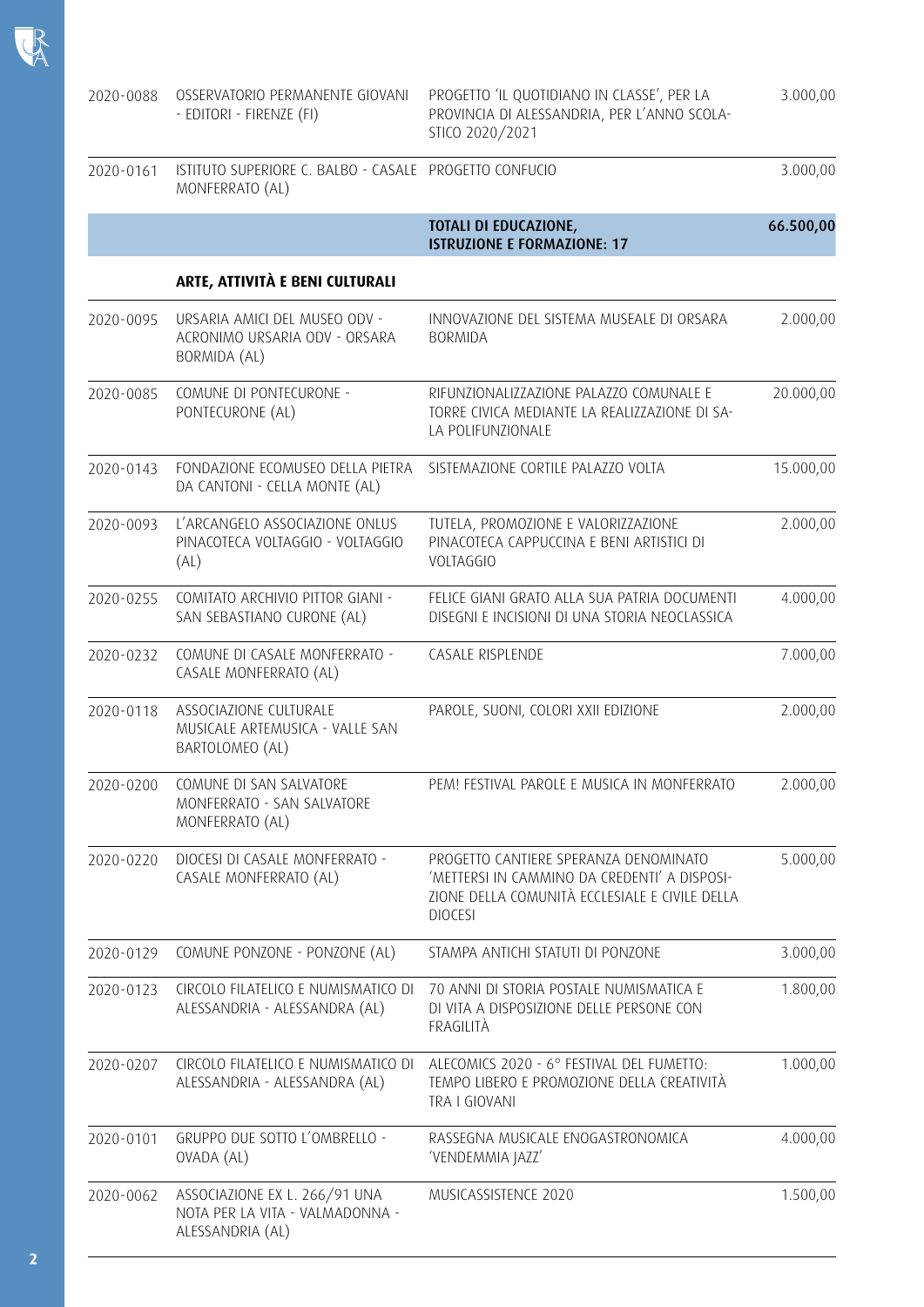| 2020-0149 | ASSOCIAZIONE PANTHEON -<br>ALESSANDRIA - VILLA DEL FORO (AL)                                                             | XI FESTIVAL INTERNAZIONALE 'ALESSANDRIA BA-<br>ROCCA E NON SOLO'                                                                                          | 2.000,00  |
|-----------|--------------------------------------------------------------------------------------------------------------------------|-----------------------------------------------------------------------------------------------------------------------------------------------------------|-----------|
| 2020-0046 | PROGETTO MUISICA ASSOCIAZIONE<br>CULTURALE - ALESSNADRIA (AL)                                                            | STAGIONE ARTISTICA 2020                                                                                                                                   | 7.000,00  |
| 2020-0218 | CIRCOLO CULTURALE OMBRE ROSSE -<br>ALESSANDRIA (AL)                                                                      | A SPASSO CON UMBERTO, L'ALESSANDRIA DI ECO<br>TRA IDENTITÀ ED EVASIONE                                                                                    | 3.500,00  |
| 2020-0223 | ASSOCIAZIONE CULTURALE CASANOEGO<br>- VERCELLI (VC)                                                                      | JAZZ: RE: FOUND PRESENTA PLACE TO BE<br>(MONFERRATO EXPERIENCE)                                                                                           | 5.000,00  |
| 2020-0107 | CIRCOLO DEL CINEMA ADELIO FERRERO<br>- ALESSANDRIA (AL)                                                                  | FEDERICO FELLINI E ALESSANDRIA                                                                                                                            | 5.000,00  |
| 2020-0134 | ASSOCIAZIONE CULTURALE ALECOMICS - ALECOMICS - FESTIVAL DEL FUMETTO<br>ALESSANDRIA (AL)                                  |                                                                                                                                                           | 5.200,00  |
| 2020-0241 | DIOCESI DI ALESSANDRIA -<br>ALESSANDRIA (AL)                                                                             | STORICI ECCLESIASTICI ALESSANDRINI                                                                                                                        | 12.000,00 |
| 2020-0239 | ITALIA NOSTRA ONLUS - SEZIONE<br>ALESSANDRIA - ALESSANDRIA (AL)                                                          | 13° CORSO ARTE E ARCHITETTURA - ALESSANDRIA<br>1821. STORIA, ARTE E ARCHITETTURA DI UNA CIT-<br>TÀ TRA MEMORIE NAPOLEONICHE E ORIGINI DEL<br>RISORGIMENTO | 1.500,00  |
| 2020-0112 | ISTITUTO PER LA STORIA DELLA<br>RESISTENZA E DELLA SOCIETÀ<br>CONTEMPORANEA DI ALESSANDRIA -<br>ISRAL - ALESSANDRIA (AL) | PUBBLICAZIONE DE 'QUADERNO DI STORIA CON-<br>TEMPORANEA' (ANNO 2020 - NN. 67 E 68) - RIVI-<br>STA SCIENTIFICA DELL'ISRAL                                  | 15.000,00 |
| 2020-0157 | ASSOCIAZIONE PER LA PACE E LA<br>NONVIOLENZA ODV - ALESSANDRIA<br>(AL)                                                   | STAMPA E DIFFUSIONE LIBRO 'SESSANTOTTO IN<br>PERIFERIA'                                                                                                   | 1.500,00  |
| 2020-0121 | ASSOCIAZIONE SPAZIOIDEA ODV -<br>ALESSANDRIA (AL)                                                                        | LIBRERIA SOLIDALE IN ALESSANDRIA: ATTUAZIONE<br>DE 'IL BORGO DI ELIO'                                                                                     | 2.500,00  |
| 2020-0260 | ASSOCIAZIONE NAZIONALE PARTIGIANI<br>D'ITALIA - COMITATO PROVINCIALE DI<br>ALESSANDRIA - ALESSANDRIA (AL)                | ATTIVITÀ A.N.P.I. 2020                                                                                                                                    | 5.000,00  |
| 2020-0120 | ISTITUTO PER LA STORIA DELLA<br>RESISTENZA E DELLA SOCIETÀ<br>CONTEMPORANEA DI ALESSANDRIA -<br>ISRAL - ALESSANDRIA (AL) | GALLERIA GUASCO - PALAZZO GUASCO - 2020                                                                                                                   | 7.000,00  |
| 2020-0106 | COMUNE DI ARQUATA SCRIVIA -<br>ARQUATA SCRIVIA (AL)                                                                      | RIORDINO E CATALOGAZIONE ARCHIVI DI DEPOSITO<br>E STORICO                                                                                                 | 15.000,00 |
| 2020-0128 | ASSOCIAZIONE IDEA VALCERRINA -<br>CERRINA MONFERRATO (AL)                                                                | STAGIONE MUSICALE 'ARMONIE IN VALCERRINA<br>2020                                                                                                          | 5.000,00  |
| 2020-0089 | ACCADEMIA FILARMONICA DI CASALE -<br>CASALE MONFERRATO (AL)                                                              | ACCADEMIA IN MONFERRATO                                                                                                                                   | 5.000,00  |
| 2020-0180 | ASSOCIAZIONE ALEXANDRIA CLASSICA/<br>ORCHESTRA CLASSICA DI ALESSANDRIA<br>- ALESSANDRIA (AL)                             | ORCHESTRA IN PROVINCIAE NON SOLO! ANNO<br>2020                                                                                                            | 10.000,00 |
| 2020-0122 | DIOCESI DI TORTONA - TORTONA (AL)                                                                                        | PEROSI FESTIVAL 2020: CRISI, RINASCITA CULTURA-<br>LE E INNOVAZIONE DIGITALE.                                                                             | 10.000,00 |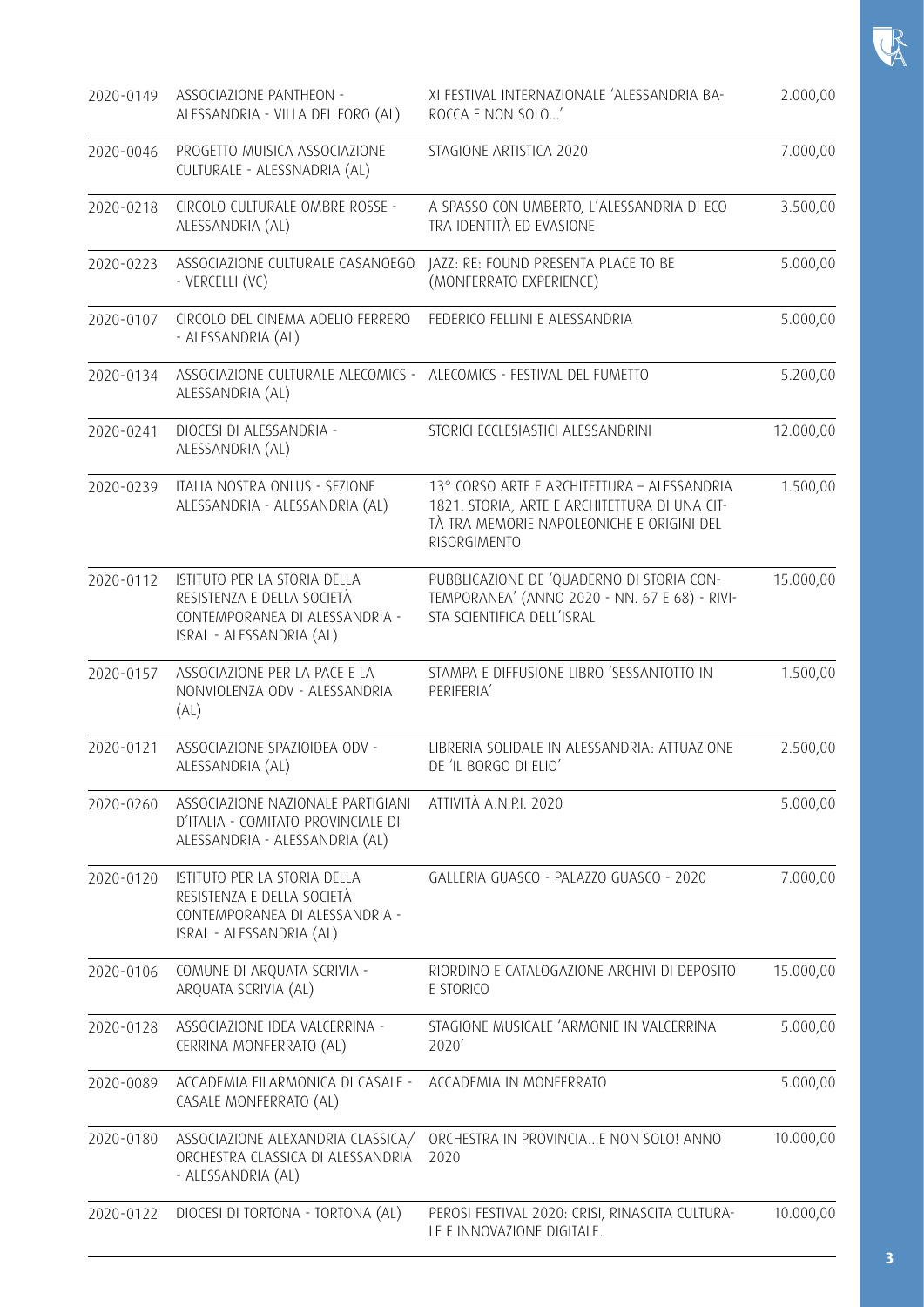| 2020-0266 | ASSOCIAZIONE CULTURALE KARKADÈ -<br>NOVI LIGURE (AL)                                     | NOVI MUSICA FESTIVAL 2020/2021 E ANNESSO<br>CONCORSO INTERNAZIONALE DI COMPOSIZIONE                                                        | 2.000,00  |
|-----------|------------------------------------------------------------------------------------------|--------------------------------------------------------------------------------------------------------------------------------------------|-----------|
| 2020-0116 | CITTÀ DI ALESSANDRIA - ALESSANDRIA<br>(AL)                                               | PIETRO SASSI 1834-1905. VIVERE DELL'ARTE E CON<br>L'ARTE                                                                                   | 25.000,00 |
| 2020-0206 | ASSOCIAZIONE SPAZIOIDEA ODV -<br>ALESSANDRIA (AL)                                        | SPAZIO ALL'IDEA 2020 - LA POLIS DEL FUTURO:<br>ALESSANDRIA                                                                                 | 1.500,00  |
| 2020-0265 | AMICI MUSEI ACQUESI AMA - ACQUI<br>TERME (AL)                                            | TRASECOLARE, ATTRAVERSO I SECOLI CON UN PO'<br>DI STUPORE. LUCA PANCRAZZI MUSEO ARCHEOLO-<br>GICO ACQUI TERME                              | 7.000,00  |
| 2020-0102 | SCS ONLUS - ACQUI TERME (AL)                                                             | PUNTO LAVORO IMPRESSIONI GRAFICHE FESTIVAL RI-COSTITUENTE: LA COSTITUZIONE DEL<br>2050                                                     | 5.000,00  |
| 2020-0055 | ASSOCIAZIONE PAROLE E MUSICA -<br>CASTELLAZZO BORMIDA (AL)                               | CORSO DI RECITAZIONE                                                                                                                       | 3.500,00  |
| 2020-0233 | AMICI DEL MUSEO ETNOGRAFICO<br>GAMBARINA ONLUS - ALESSANDRIA<br>(AL)                     | 2020 - LA MEMORIA DIVENTA STORIA VIDEOCAR-<br>TOLINE DAL PASSATO                                                                           | 2.500,00  |
| 2020-0177 | PARROCCHIA BEATA VERGINE ASSUNTA<br>- VALMADONNA - AL - VALMADONNA<br>- ALESSANDRIA (AL) | RECUPERO E MANUTENZIONE DI BENI IMMOBILI<br>(SPAZI PER IL CULTO, ORATORIALI E DI SOSTEGNO<br>ALLE ATTIVITÀ PARROCCHIALI)                   | 5.000,00  |
| 2020-0087 | PARROCCHIA SANTA CATERINA<br>D'ALESSANDRIA - CASSINE (AL)                                | RISTRUTTURAZIONE E CONSOLIDAMENTO CHIESA<br>SANTA MARIA DI FONTANIALE                                                                      | 24.000,00 |
| 2020-0249 | PARROCCHIA SANTA CATERINA<br>D'ALESSANDRIA - CASSINE (AL)                                | OPERE DI MANUTENZIONE STRAORDINARIA DELLA<br>CHIESA DI SANT'ANNA - FRAZ. SANT'ANNA - CO-<br>MUNE DI CASSINE                                | 24.000,00 |
| 2020-0151 | PARROCCHIA NOSTRA SIGNORA DEL<br>CARMINE - CREMOLINO (AL)                                | RESTAURO PORTONI CHIESA PARROCCHIALE                                                                                                       | 3.000,00  |
| 2020-0140 | PARROCCHIA DI SAN PERPETUO -<br>SOLERO (AL)                                              | RESTAURO DI DIPINTO A OLIO SU TELA RAFFIGU-<br>RANTE L'ARCANGELO MICHELE CON ANCONA LI-<br>GNEA POLICROMA E DORATA                         | 8.000,00  |
| 2020-0156 | CONFRATERNITA SANTISSIMA TRINITÀ E<br>SAN ROCCO - GARBAGNA (AL)                          | RESTAURO DI Nº2 DIPINTI AD OLIO SU TELA<br>(MADONNA CON BAMBINO SAN GIOVANNINO E<br>SANTA ELISABETTA-SAN ROCCO)                            | 5.000,00  |
| 2020-0269 | ENTE SEMINARIO VESCOVILE DI CASALE<br>MONFERRATO - CASALE MONFERRATO<br>(AL)             | RESTAURO E RISANAMENTO CONSERVATIVO DEL-<br>LE COPERTURE E DI PARTE DEGLI INTONACI DELLA<br>CHIESA DI S. FILIPPO NERI IN CASALE MONFERRATO | 20.000,00 |
| 2020-0117 | PARROCCHIA BEATA VERGINE ASSUNTA<br>- CASTELSPINA (AL)                                   | RESTAURO DEL SETTECENTESCO ORGANO A CANNE<br>DELLA CHIESA PARROCCHIALE DI CASTELSPINA                                                      | 5.000,00  |
| 2020-0141 | PARROCCHIA DI SAN MARTINO<br>VESCOVO - CARBONARA SCRIVIA (AL)                            | ORATORIO DI SAN ROCCO - RESTAURO PORTONE,<br>PORTA LATERALE E FINESTRA                                                                     | 4.000,00  |
| 2020-0158 | CONFRATERNITA SS. ANNUNZIATA -<br>CAPRIATA D'ORBA (AL)                                   | CONSOLIDAMENTO VOLTA DELLA NAVATA CENTRA-<br>LE E DEL MURO DEL SAGRATO                                                                     | 4.000,00  |
| 2020-0202 | PARROCCHIA NOSTRA SIGNORA<br>ASSUNTA CATTEDRALE - ACQUI TERME<br>(AL)                    | RISANAMENTO CONSERVATIVO COPERTURA 'CHIESA<br>DI SANT'ANTONIO ABATE'                                                                       | 20.000,00 |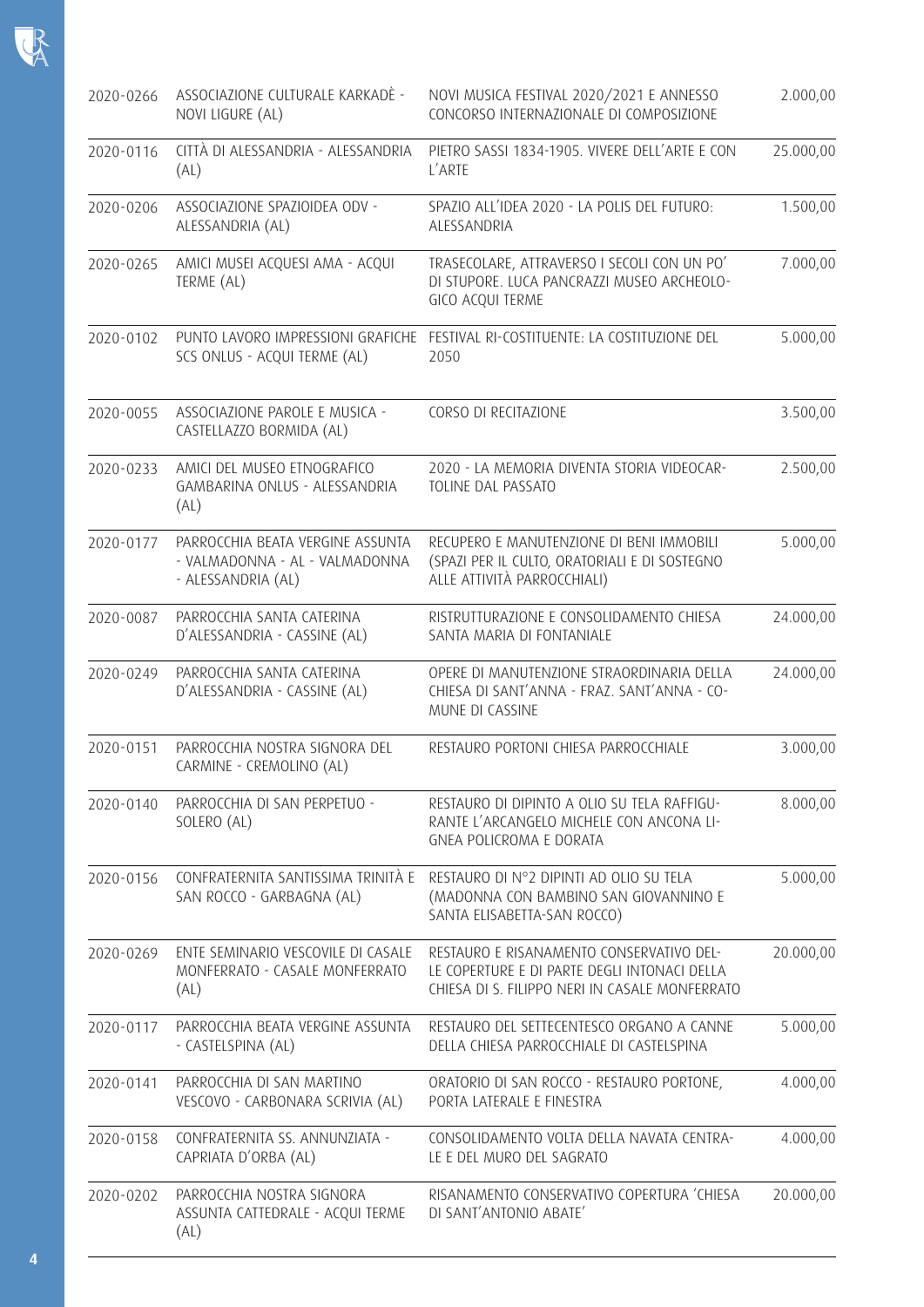| 2020-0053 | COMITATO AMICI DI S.MARIA - SALE<br>(AL)                                             | RESTAURO DELLA STATUA LIGNEA SETTECENTESCA<br>DEL BAMBINO GESÙ BENEDICENTE.                                                   | 1.500,00   |
|-----------|--------------------------------------------------------------------------------------|-------------------------------------------------------------------------------------------------------------------------------|------------|
| 2020-0090 | COMUNE DI BASSIGNANA -<br>BASSIGNANA (AL)                                            | INTERVENTO CONSERVATIVO DI RESTAURO AFFRE-<br>SCO PIAZZA DELLA LIBERTÀ                                                        | 3.000,00   |
| 2020-0124 | PARROCCHIA DELL'ASSUNZIONE DI<br>MARIA VERGINE - POZZOL GROPPO (AL)                  | RESTAURO PORTONE LIGNEO PRINCIPALE E PORTA<br>LATERALE                                                                        | 5.000,00   |
| 2020-0138 | PARROCCHIA DI SAN MICHELE<br>ARCANGELO - BOSCO MARENGO (AL)                          | RESTAURO DELLA TORRE CAMPANARIA DELLA<br>CHIESA DI SAN MICHELE ARCANGELO                                                      | 10.000,00  |
| 2020-0250 | PARROCCHIA DEI SS. PIETRO E<br>PANTALEONE - BOSCO M.GO (AL)                          | RESTAURO E CONSOLIDAMENTO DELLA CHIESA DEL-<br>LA SS.MA TRINITÀ                                                               | 10.000,00  |
| 2020-0251 | PARROCCHIA DI SAN FELICE -<br>FRUGAROLO (AL)                                         | RESTAURO DELLA CHIESA DI SANT'ANNA                                                                                            | 5.000,00   |
| 2020-0252 | PARROCCHIA DI SAN LORENZO -<br>CAMINO (AL)                                           | CAPPELLA FUNERARIA MARCHESI SCARAMPI -<br>MESSA IN SICUREZZA RECINZIONE                                                       | 4.500,00   |
| 2020-0153 | CITTÀ DI ALESSANDRIA - ALESSANDRIA<br>(AL)                                           | STAGIONE EVENTI 2020                                                                                                          | 30.000,00  |
| 2020-0155 | ASSOCIAZIONE CULTURALE STREGATTI -<br>ALESSANDRIA (AL)                               | M.AR.T.(E). CELEBRAZIONI-LEGÀMI STAGIONE<br>2020/21                                                                           | 1.000,00   |
| 2020-0254 | ASSOCIAZIONE IL PICCHIO - CAMINO<br>(AL)                                             | FESTIVAL CAMON ITACA MONFERRATO 2020                                                                                          | 2.000,00   |
| 2020-0176 | ASSOCIAZIONE CULTURALE 'IO VIVO<br>CASTELLETTO' - CASTELLETTO MERLI (AL)             | CASTELLETTO MERLI PALCOSCENICO - FESTIVAL DEL<br>TEATRO PER PASSIONE                                                          | 1.000,00   |
| 2020-0152 | ASSOCIAZIONE I POCHI - NOVI LIGURE<br>(AL)                                           | SALVIAMO LA SCUOLA DI TEATRO I POCHI DI<br>ALESSANDRIA                                                                        | 5.000,00   |
| 2020-0267 | ASSOCIAZIONE ARTISTICO CULTURALE<br>'MUSICA E PENSIERO' - VIGNALE<br>MONFERRATO (AL) | STAGIONE SINFONICA MCO 2020/2021                                                                                              | 3.000,00   |
| 2020-0164 | TEATRO DEL RIMBALZO - ALESSANDRIA<br>(AL)                                            | LA STORIA CHE VIVIAMO (RACCONTI AL TEMPO DEL<br>COVID) - PALESTRA DELLE EMOZIONI E FIABE FATTE<br>IN CASA (ANNO VII)-BULLISMO | 3.000,00   |
| 2020-0165 | ASSOCIAZIONE IL PORCOSPINO -<br>GAMALERO (AL)                                        | ALESSANDRIA COVID-19 IL DOCUMENTARIO                                                                                          | 3.000,00   |
|           |                                                                                      | TOTALI DI ARTE, ATTIVITÀ E BENI CULTURALI: 65                                                                                 | 443.000,00 |
|           | <b>SVILUPPO LOCALE</b><br><b>ED EDILIZIA POPOLARE</b>                                |                                                                                                                               |            |
| 2020-0248 | ASSOCIAZIONE PONTESTURESE<br>ECOLOGIA E ARTE ODV - A.P.E.A. ODV -<br>PONTESTURA (AL) | RIQUALIFICAZIONE DEL PORTICATO DEL GIARDINO<br>DI COMUNITÀ DI PONTESTURA                                                      | 1.000,00   |
| 2020-0125 | COMUNE DI CONZANO - CONZANO (AL)                                                     | FIERA DEGLI ANTICHI MESTIERI 2020                                                                                             | 2.000,00   |
| 2020-0146 | CITTÀ DI ALESSANDRIA - ALESSANDRIA<br>(AL)                                           | COMMÉMORATION VIRTUELLE DELLA RIEVOCAZIONE<br>STORICA DELLA BATTAGLIA DI MARENGO 2020 -<br>220° ANNIVERSARIO                  | 5.000,00   |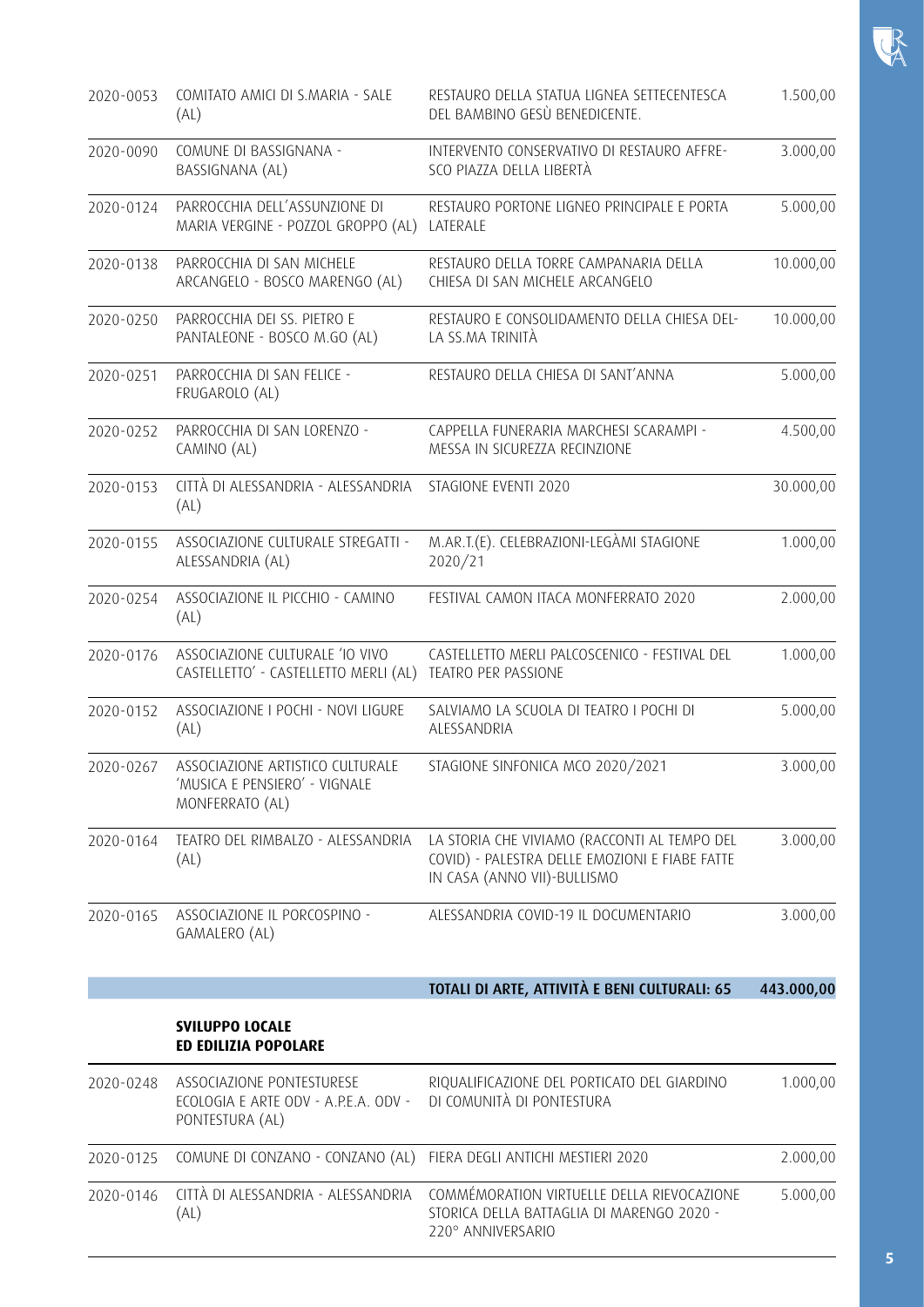| 2020-0199 | ASSOCIAZIONE ATTIVITÀ E COMMERCIO<br>CORSO ACQUI - ALESSANDRIA (AL)                                                                     | QUARTIERE CRISTO NEL CUORE                                                                                                         | 6.900,00  |
|-----------|-----------------------------------------------------------------------------------------------------------------------------------------|------------------------------------------------------------------------------------------------------------------------------------|-----------|
| 2020-0214 | COMUNE DI FUBINE MONFERRATO -<br>FUBINE MONFERRATO (AL)                                                                                 | PROGETTO PEDALA A FUBINE MONFERRATO                                                                                                | 2.000,00  |
| 2020-0198 | COMUNE DI SAN SEBASTIANO CURONE<br>- SAN SEBASTIANO CURONE (AL)                                                                         | FIERA NAZIONALE DEL TARTUFO BIANCO E NERO<br><b>ANNO 2020</b>                                                                      | 5.000,00  |
| 2020-0130 | VETERAN CAR CLUB PIETRO BORDINO -<br>ALESSANDRIA (AL)                                                                                   | 30ENTESIMO GRAND PRIX BORDINO 5° CONCORSO<br>SCOLASTICO                                                                            | 2.000,00  |
| 2020-0203 | FONDAZIONE GIOVANNI GORIA - ASTI<br>(AT)                                                                                                | VISIONARI 2030                                                                                                                     | 2.000,00  |
| 2020-0263 | COMUNE DI ROSIGNANO MONFERRATO<br>- ROSIGNANO MONFERRATO (AL)                                                                           | PROGETTIAMO GIOVANE III STEP                                                                                                       | 3.000,00  |
| 2020-0208 | ASSOCIAZIONE LIBARNA ARTEVENTI<br>APS - SERRAVALLE SCRIVIA (AL)                                                                         | LIBARNA E IL SUO TERRITORIO - ATTIVITÀ DI VALO-<br>RIZZAZIONE ANNO 2020                                                            | 2.000,00  |
| 2020-0083 | CONSORZIO COLLINE DEL MONFERRATO<br>CASALESE - CASALE MONFERRATO (AL)                                                                   | ATTIVITÀ DI PROMOZIONE, TUTELA E VIGILANZA                                                                                         | 3.000,00  |
| 2020-0240 | COMUNE SPIGNO MONFERRATO -<br>SPIGNO MONFERRATO (AL)                                                                                    | RIQUALIFICAZIONE DEL SALONE POLIFUNZIONALE<br>DI SPIGNO MONFERRATO                                                                 | 5.000,00  |
| 2020-0253 | PARROCCHIA DI SANT'AGATA -<br>PONTESTURA (AL)                                                                                           | PROGRAMMA DI RIQUALIFICAZIONE DELL'ORATO-<br>RIO: RIFACIMENTO SERVIZIO IGIENICO                                                    | 1.500,00  |
| 2020-0258 | AGENZIA TERRITORIALE PER LA CASA<br>DEL PIEMONTE SUD - ALESSANDRIA<br>(AL)                                                              | ANZIANI SENZA BARRIERE, 2020-2022                                                                                                  | 25.000,00 |
|           |                                                                                                                                         | <b>TOTALI DI SVILUPPO LOCALE</b><br>ED EDILIZIA POPOLARE: 14                                                                       | 65.400,00 |
|           | RICERCA SCIENTIFICA E TECNOLOGICA                                                                                                       |                                                                                                                                    |           |
| 2020-0162 | PROVINCIA DI ALESSANDRIA -<br>ALESSANDRIA (AL)                                                                                          | SONDE                                                                                                                              | 15.000,00 |
|           |                                                                                                                                         | RICERCA SCIENTIFICA E TECNOLOGICA                                                                                                  | 15.000,00 |
|           | VOLONTARIATO, FILANTROPIA<br><b>E BENEFICENZA</b>                                                                                       |                                                                                                                                    |           |
| 2020-0234 | ASSOCIAZIONE ANFFAS ONLUS<br>TORTONA (ASS.NAZ.FAM. DI PERSONE<br>CON DISABIILITÀ INTELLETTIVA/<br>RELAZIONALE) - VILLAROMAGNANO<br>(AL) | PROGETTO DI AMPLIAMENTO STRUTTURALE PER<br>REALIZZAZIONE DI 5 POSTI RESIDENZIALI, PER DISA-<br>BILI, URGENTI, DI PUBBLICA UTILITÀ. | 15.000,00 |
| 2020-0178 | ASSOCIAZIONE TURISTICA PRO LOCO<br>PRATOLUNGO - GAVI (AL)                                                                               | RISTRUTTURAZIONE DELLA SEDE DELLA PRO LOCO                                                                                         | 8.000,00  |
| 2020-0262 | UNIONE MONTANA SUOL D'ALERAMO -<br>ASCA - ACQUI TERME (AL)                                                                              | ORTI DI COMUNITÀ                                                                                                                   | 10.000,00 |
| 2020-0257 | ASSOCIAZIONE PER LA PROMOZIONE<br>DEL VOLONTARIATO ALESSANDRINO<br>APROVA - ALESSANDRIA (AL)                                            | POVERI 2020/2021                                                                                                                   | 10.000,00 |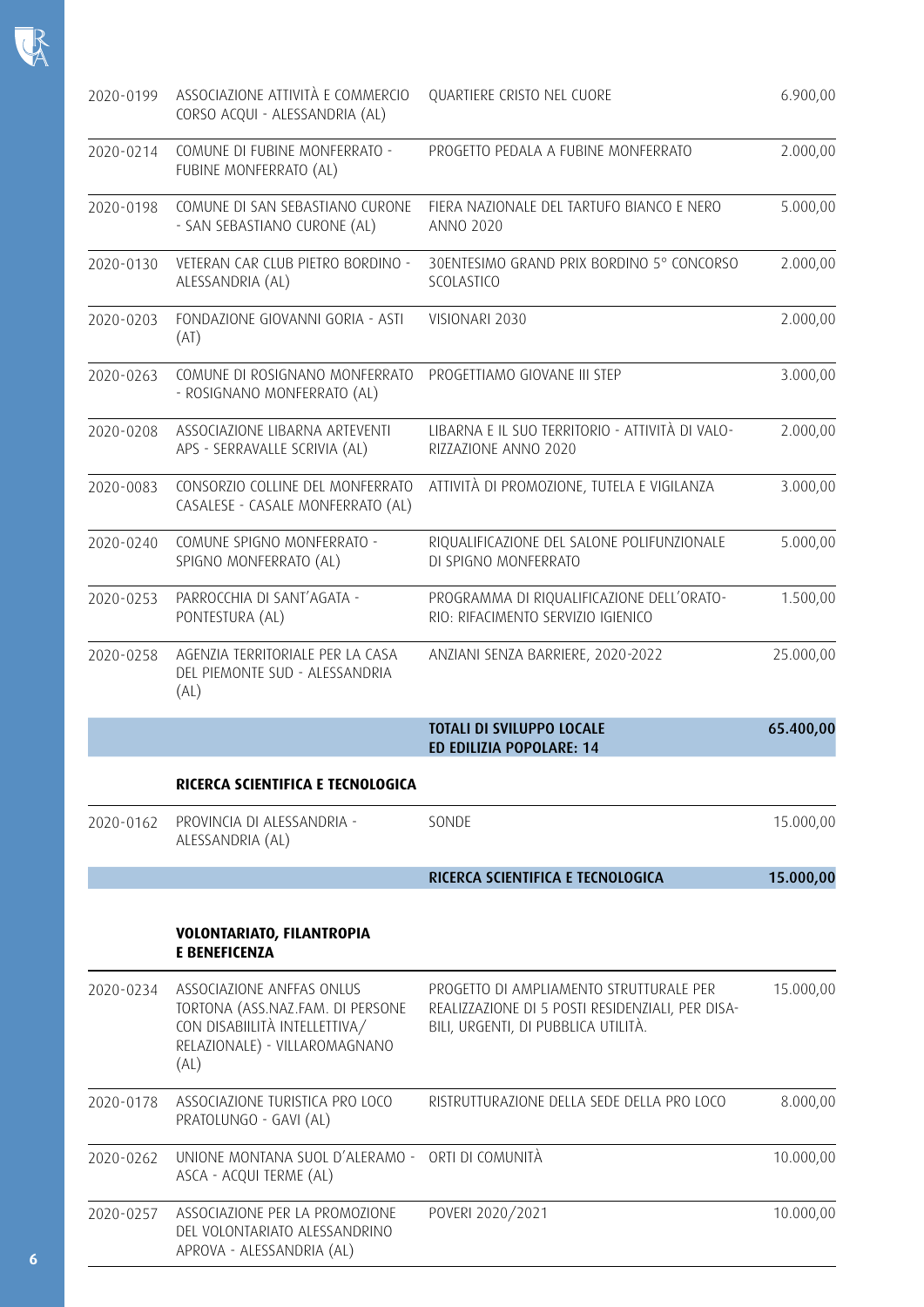|           |                                                                                                                                      | TOTALI DI VOLONTARIATO,<br><b>FILANTROPIA E BENEFICENZA: 20</b>                                                                  | 91.000,00 |
|-----------|--------------------------------------------------------------------------------------------------------------------------------------|----------------------------------------------------------------------------------------------------------------------------------|-----------|
| 2020-0145 | S.S.D.VOLARE, SOCIETÀ SPORTIVA<br>DILETTANTISTICA NO PROFIT -<br>ALESSANDRIA (AL)                                                    | TENNIS PER TUTTI                                                                                                                 | 3.000,00  |
| 2020-0057 | ASD MONLEALE SPORTLEALE -<br>MONLEALE (AL)                                                                                           | SPORT PER TUTTI 2020                                                                                                             | 3.000,00  |
| 2020-0047 | COMUNE DI VILLAROMAGNANO -<br>VILLAROMAGNANO (AL)                                                                                    | ADEGUAMENTO PARCO GIOCHI CON INSTALLAZIONI<br>LUDICHE INCLUSIVE ED ADEGUAMENTO ACCESSIBI-<br>LITÀ PER BAMBINI DIVERSAMENTE ABILI | 5.000,00  |
| 2020-0237 | CASCINA SAN MICHELE COOPERATIVA<br>SOCIALE - ALESSANDRIA (AL)                                                                        | BOTANICA E DISABILITÀ                                                                                                            | 4.000,00  |
| 2020-0100 | ASSOCIAZIONE TURISTICA PRO LOCO<br>CREMOLINO - CREMOLINO (AL)                                                                        | CAMMINANDO CON DARIA 2020                                                                                                        | 4.000,00  |
| 2020-0228 | ASSOCIAZIONE 'LE TRE ROSE' A.S.D. DI INTEGRAZIONE A CHILOMETRI 2020<br>PROMOZIONE SOCIALE - ROSIGNANO<br>MONFERRATO (AL)             |                                                                                                                                  | 2.000,00  |
| 2020-0142 | ASSOCIAZIONE FUTURA INFANZIA<br>ONLUS - ALESSANDRIA (AL)                                                                             | IN CASA BELLEVUE SI GIOCA INSIEME PER CONTRA-<br>STARE IL DISAGIO SOCIALE                                                        | 3.000,00  |
| 2020-0245 | ASSOCIAZIONE MISSIONE SAIDA ONLUS  PROGETTO 'NINOS ESPECIALES'<br>- VALENZA (AL)                                                     |                                                                                                                                  | 1.000,00  |
| 2020-0084 | SOCIETÀ AGRICOLA OPERAIA MUTUO<br>SOCCORSO DI CAPRIATA D'ORBA -<br>S.A.O.M.S. DI CAPRIATA D'ORBA -<br>CAPRIATA D'ORBA (AL)           | COLIBRÌ IN TEMPO DI CRISI                                                                                                        | 2.000,00  |
| 2020-0169 | ISTITUTO COOPERAZIONE SVILUPPO<br>ONLUS - ICS ONLUS - ALESSANDRIA<br>(AL)                                                            | RITORNO ASSISTITO E REINTEGRAZIONE SOCIALE DEI<br>FLUSSI MIGRATORI - FASE 4                                                      | 1.000,00  |
| 2020-0139 | ISITUTO EUROPEO PER LO SVILUPPO<br>SOCIO ECONOMICO (ISES) -<br>ALESSANDRIA (AL)                                                      | SOCIALFOOD                                                                                                                       | 3.000,00  |
| 2020-0205 | PARROCCHIA SS. FELICE E AGATA -<br>OVIGLIO (AL)                                                                                      | INSIEME CON ATTENZIONE                                                                                                           | 4.000,00  |
| 2020-0110 | CIRCOLO RICREATIVO 'ORESTE<br>SIMONOTTI', AFFILIATO PRESSO<br>ASSOCIAZIONE RICREATIVA E CULTURALE SOCIALE<br>ITALIANA - VALENZA (AL) | VILLABELLA DI VALENZA. UNA FRAZIONE CHE<br>GUARDA AL FUTURO. PROGETTO DI PROMOZIONE                                              | 1.500,00  |
| 2020-0219 | PARROCCHIA SS. MICHELE E PIETRO -<br>FELIZZANO (AL)                                                                                  | RICOMINCIAMO CON PRUDENZA                                                                                                        | 4.000,00  |
| 2020-0213 | ASSOCIAZIONE COMUNITÀ SAN<br>BENEDETTO AL PORTO APS -<br>ALESSANDRIA (AL)                                                            | SUPPORTO AGLI SPORTELLI EMERGENZA COVID 19                                                                                       | 5.000,00  |
| 2020-0261 | ASSOCIAZIONE MARIA BENSI ONLUS -<br>ALESSANDRIA (AL)                                                                                 | ASSISTENZA GIOVANI DIVERSAMENTE ABILI                                                                                            | 2.500,00  |

 $R$ 

**7**